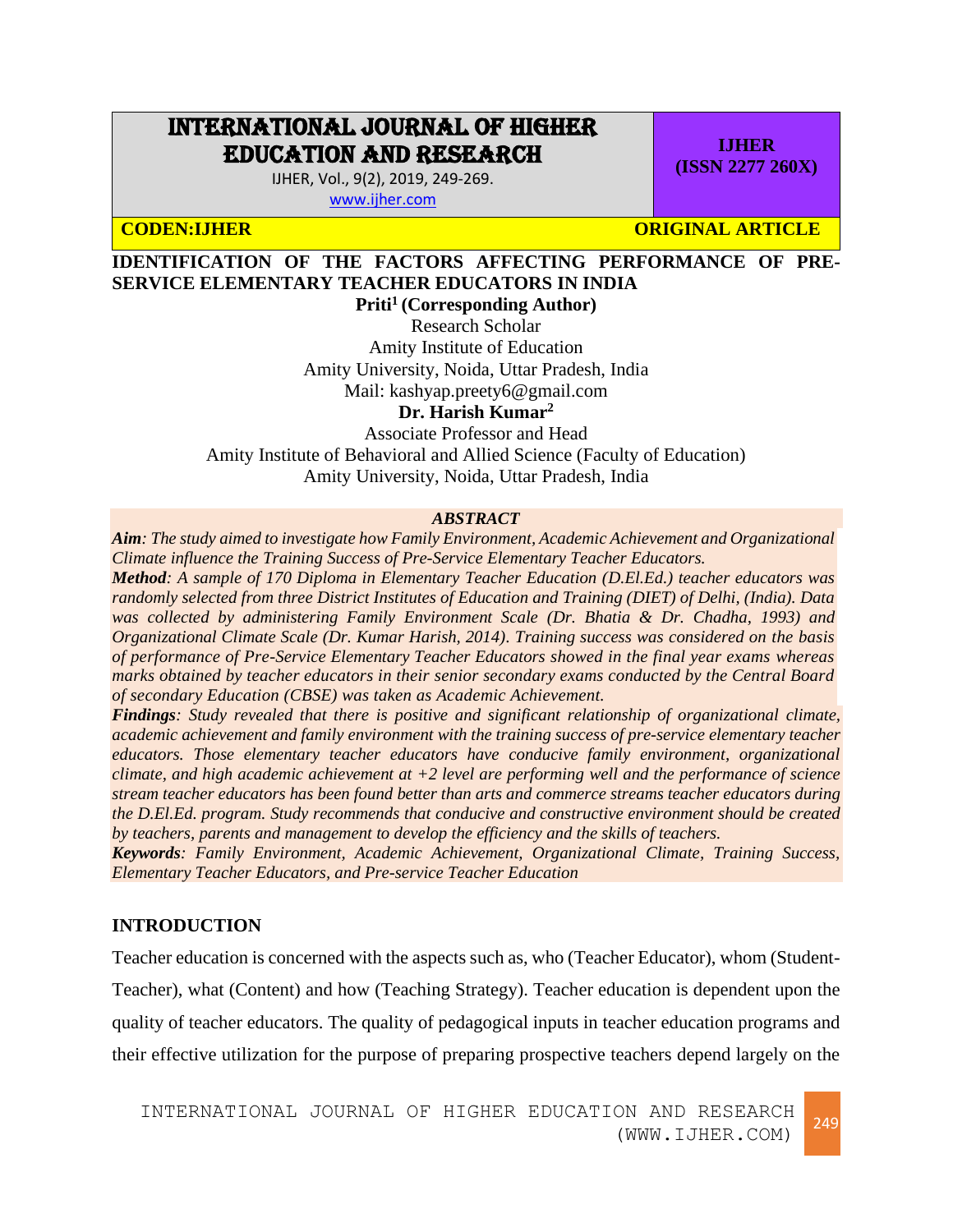professional competence of teacher educators and the ways in which it is utilized for strengthening the teacher education program. (Brindhamani M., Marisamy K., p. 8).

#### *Teacher Education in India*

After the Independence of India, several policies, commissions, and committees were organized from time to time for the quality improvement of Teacher Education. University Education Commission (1948-49) critically scrutinized courses in teacher training program and recommended that teacher education courses should be modified. There should be provision of good schools for practical training and provide sufficient amount of time for teaching practices. National Council of Educational Research and Training (1961) was established to overhaul elementary and secondary teacher education curriculum. It was also focused about continuing education program for teachers and scheme of national awards for in-service teachers and preservice teachers. Although, Kothari commission (1964-66) throws light upon the necessity to improve methods of teaching and evaluation in training institutions. Individual library work, preparation of review report, case studies, project work, discussions and seminars should form an integral part of the work of training institutions. The teacher educators should be provided opportunities to observe good teaching and continuous practice teaching for a period of at least eight weeks under actual school conditions. Teachers training institutes should develop special courses for the elementary and secondary teacher educators. Untrained graduate teachers who are working in the schools need to be oriented in special courses.

Indian Association of Teacher Education (1965) emphasized that educational institutions must have at least one school attached for teaching practices and some correspondence courses should be introduced to reduce the backlog of untrained teachers. Short term teachers' training program were also proposed to meet the increasing demand of trained teachers in schools during the summer break whereas organization should be set up to integrate and supervise training program for teachers at all levels. National Council of Teacher Education, (1973) broadly covers all teacher education programs in India, including research and training of teacher educators for equipping them to teach at pre-primary, primary, secondary and senior secondary stages in schools. This organization also provides non-formal education, part-time education, adult education and distance education. Establishment of District Institutes of Education and Training (DIET) centers with the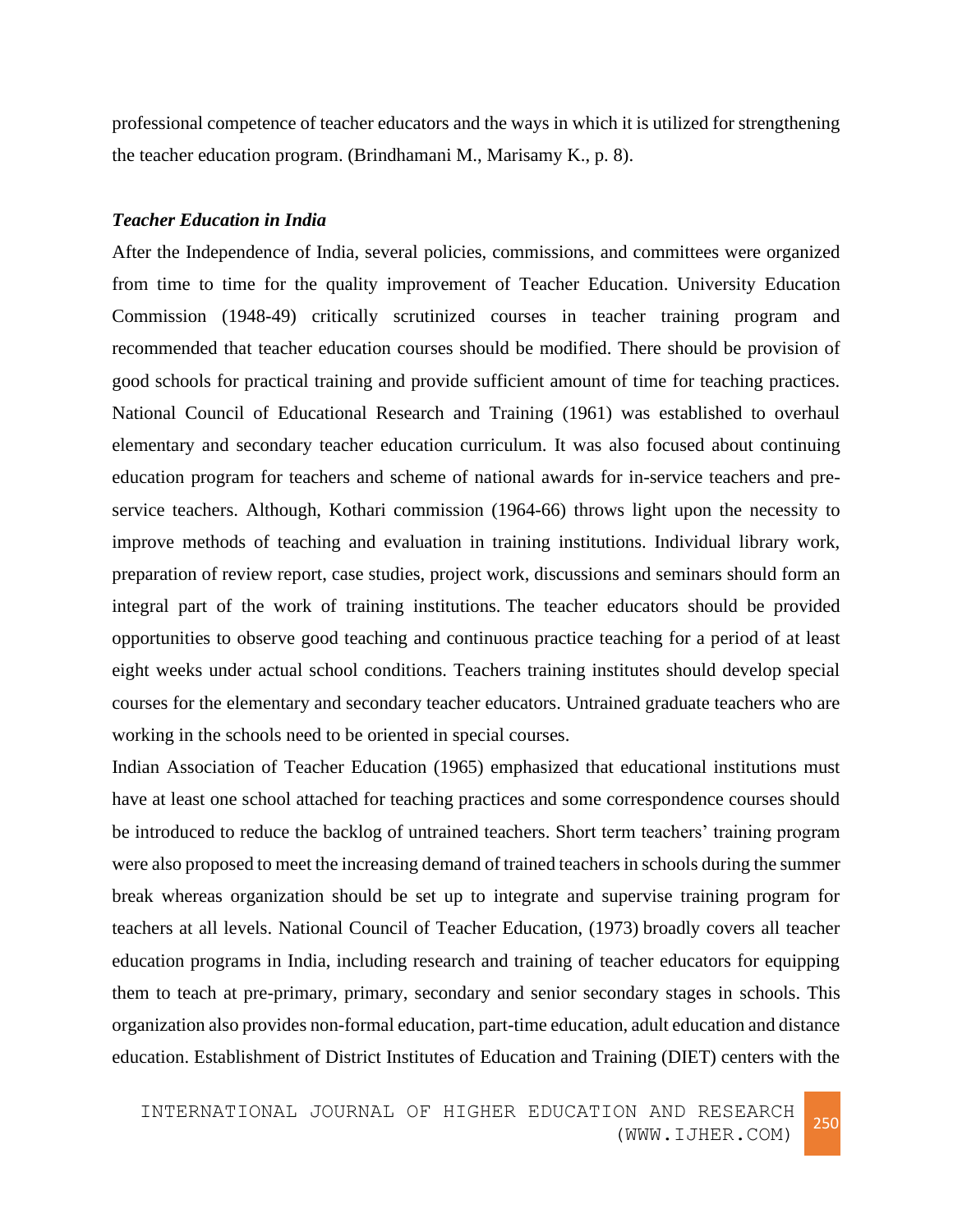capability to organize pre-service and in-service courses for elementary school teachers was suggested in National Policy on Teacher Education (1986).

Quality of teacher is an outcome of several factors: teacher's status, remuneration and conditions of work, besides teacher's academic and professional education (National Curriculum Framework, 2005). UNESCO-ILO stated that "Teacher quality is an important consideration in student achievement, and although defined differently by different people, it continues to be a central concern of those responsible for teacher education. Quality teachers are the products of quality teacher education programs, policies and practices". Quality of teacher education needs to be focused for strengthening the education. Quality of education depends upon two factors: quality of teacher and institution; and curricular methods and materials (Bashir Mohammad k., 2009).

Today, it is a global agenda to produce highly trained teachers to understand different needs of students. Universalization of Elementary Education, and implementation of RTE coupled with Sustainable Development Goals (SDGs) recommended to provide schools, infrastructure, trained teachers, curriculum, and teaching learning materials. Also, highlighted the huge need of producing trained teachers and to meet this new challenge our country should be able to supply good teachers in large numbers (Kaur S. 2013).

In most of the states, pre-service and in-service training schools for teachers are inadequate and poorly managed. Therefore, their conditions need to be improved and they differently regulated in both government and private institutions. According to National Knowledge Commission, 2009 there should be national evaluation organization to monitor the quality of both government and private institutions and the state level training system along with DIETs should be revamped (Kumar Pradeep, and Azad Sugandha. 2016).

Teacher Training and Innovation Report of the Central Advisory Board of Education (CABE) Committee, (2005 P.23) recommended National Council of Teacher Education (NCTE) while laying down norms, standards and guidelines in respect of pre-service training programs for elementary school teachers should be guided by the principles laid down in Clause 28. National Council of Teacher Education (NCTE) 2014, offers M.Ed. degree program with specialization in either Secondary/Senior Secondary Education or in Elementary Education. Today, new innovations and experiments are being tried out in teacher education program. Thus, curriculum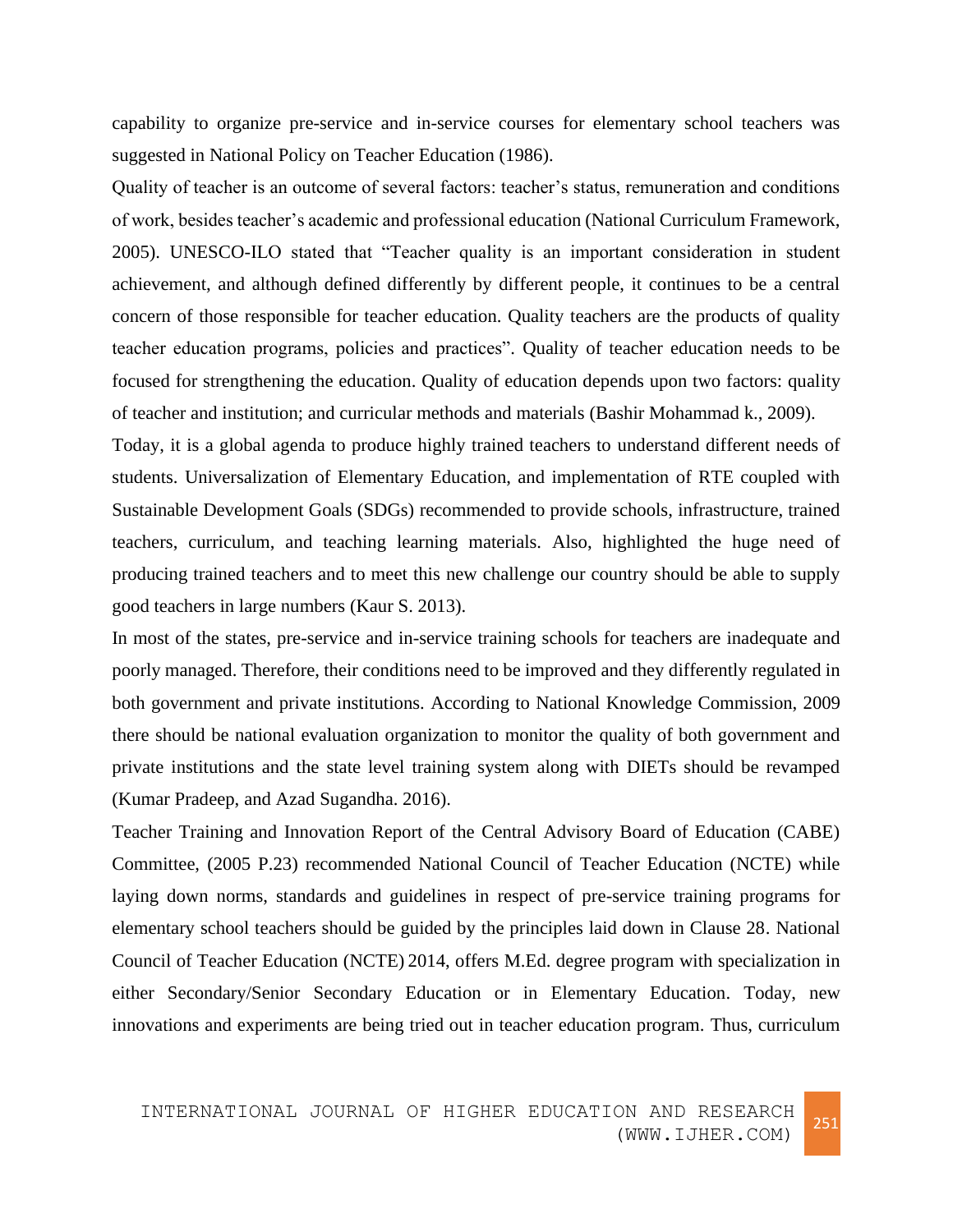need to be revised and reframed at all levels of teacher education keeping in view the emerging needs of the society.

## *Organizational Climate*

Most of the teacher education programs are lacking professional and basic infrastructure. This results in unsatisfactory professional achievements. In India, several teacher education institutions are functioned in rented buildings without proper facilities, labs, library, and other ICT equipment which are necessary for the training of teacher educators. There are no separate hostel facilities for teacher educators in some educational institutes (Kumar Pradeep, and Azad Sugandha. 2016).

The establishment of an appropriate organizational climate of a school determines to a large extent, its tone and performance. Overall quality of the educational institution is greatly affected by its organizational climate. Organizational climate has obvious implications for improving the quality of work life. School improvement and enhanced school effectiveness cannot be accomplished on a sustained basis without the presence of a favorable school climate. This climate must be felt by all those who are directly involved in the organization (Sergiovanni, 1991).

The quality of the educational institutions and their organizational climate shape the destiny of classrooms. Therefore, importance must be given to the quality management of educational institutions to produce the desired outcomes. Those schools have good climate should also have professionally committed teachers to attain the stated goals and objectives (The Education Commission, 1964-66).

School climate, discipline and physical facilities have significant influence on academic achievement of secondary school students. It was recommended that appropriate school authorities should enable to provide a conducive school environment for effective teaching and learning. (Ivagher and Dondo, 2015).

Some other studies on organizational climate (Mahmudah 2017; Werang & Lukas, 2014; Reena & Poonam, 2014; Bai Nasser, 2014; Salem, 2012; Georgia, 2008; [Smith,](http://www.emeraldinsight.com/action/doSearch?ContribStored=Smith%2C+P+A) 2002; and Reddy, 1981) help us to understand that how organizational climate be one of the factors influencing performance of teacher educators.

## *Family Environment*

Family is the most important prime group in society. Historically, it has been transformed from a more or less self-contained unit into a definite and limited organization of minimum size,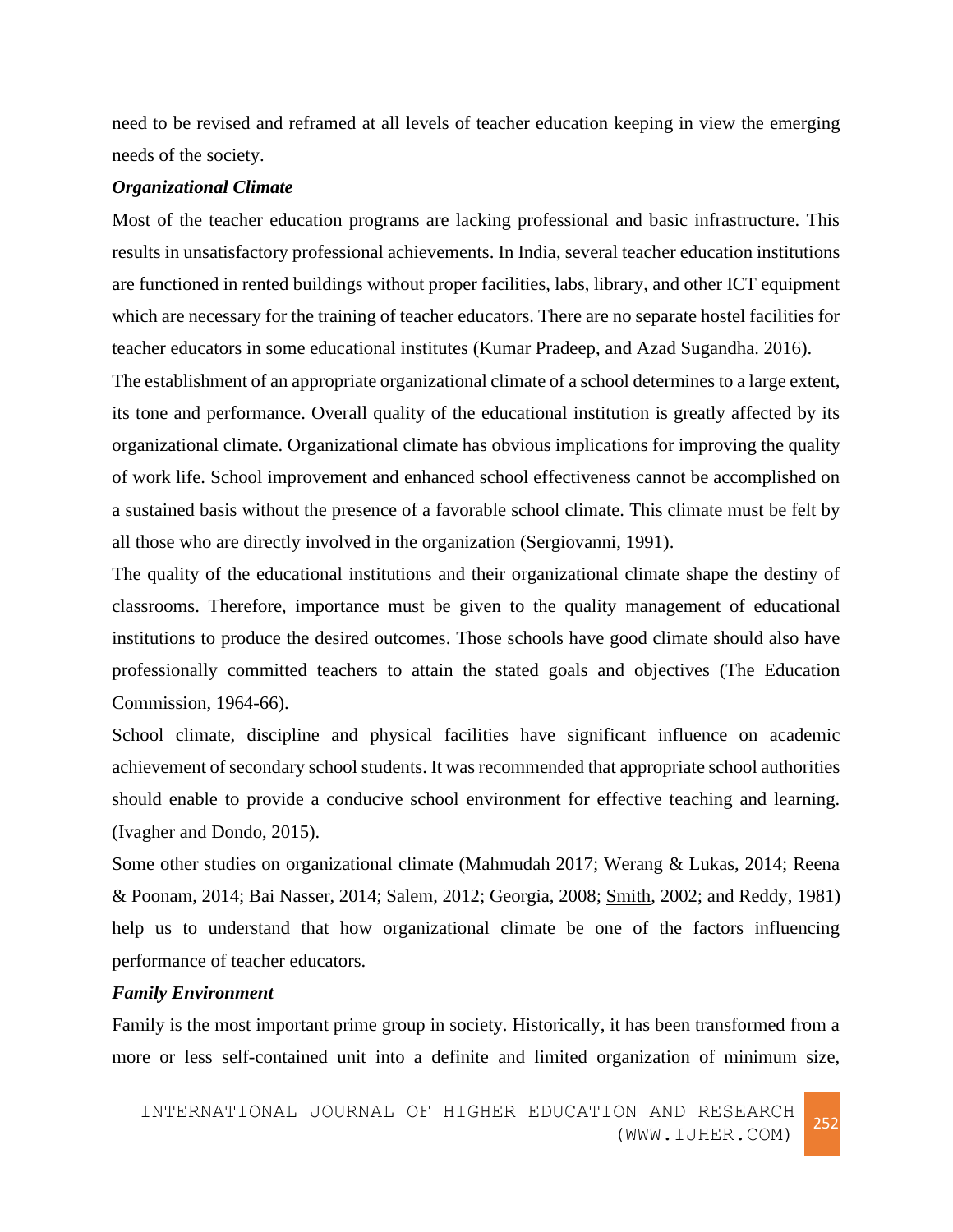consisting primarily of the original contracting parities. It is the most prominent and immediate social environment to which a child is exposed. "The family is the only socially recognized relation for child-bearing and the essential agency for child nurturing, socialization, and familiarizing the child to the culture of the society, thereby shaping the basic character of our culture and developing the child's personality" (Frank, 1948).

During the last few decades, family environment has been diagnosed as being an influencing factor in a child's cognitive, affective, and educational development. Studies on the relationship between family environment and academic achievement (Joshi Gunjita 2018; Kumar Rajesh, Lal Roshan, 2014; Ramaprabou, 2014; Kamble & Mahendra, 2013, Gartia, 2012; Dhingra, Manhas & Sethi, 2007; Mohanraj R., Latha, 2005; Teachman, & Paasch 1998) guided us to hypothesize a link between family environment and performance outcome. Children with enriched family environment have better academic achievement than those belonging to low family environment (Gartia. R., 2012; Kumar Rajesh, Lal Roshan, 2014) and academic achievement of children belonging to high aware parents is higher than that those children of low aware parents (Dhar  $\&$ Dwivedi, 2011). Parents of students who are at the home front should support their ward's educational achievement by providing the right and most favorable family environment to enhance better school performance by the students. Also, parents and other significant persons should make students' homes conducive and stimulatory to learning not only the school subjects but also education in general (Egunsola, 2014). Academic attainment of students is also high in case of students belonging to high parent involvement group whereas students of less involved parents group have low academic achievement. Students belonging to Low Parent-Involvement group have negative self-confidence and low Educational decision-making ability (Sahoo, 2005).

# *Academic Achievement*

Educationally, the word achievement refers to an individual's performance up to desired level in specific field. Achievement of an individual determines the development of a nation. Study of academic achievement has become a topic of key interest for educationists as well as psychologists. Academic achievement must be considered as an important factor in the educational life of adolescents. It encourages working hard and learning more. In our society academic achievement is considered as a significant criterion to judge one's total competence and capacities. Hence, academic achievement has vital place in educational field as well as in the learning process.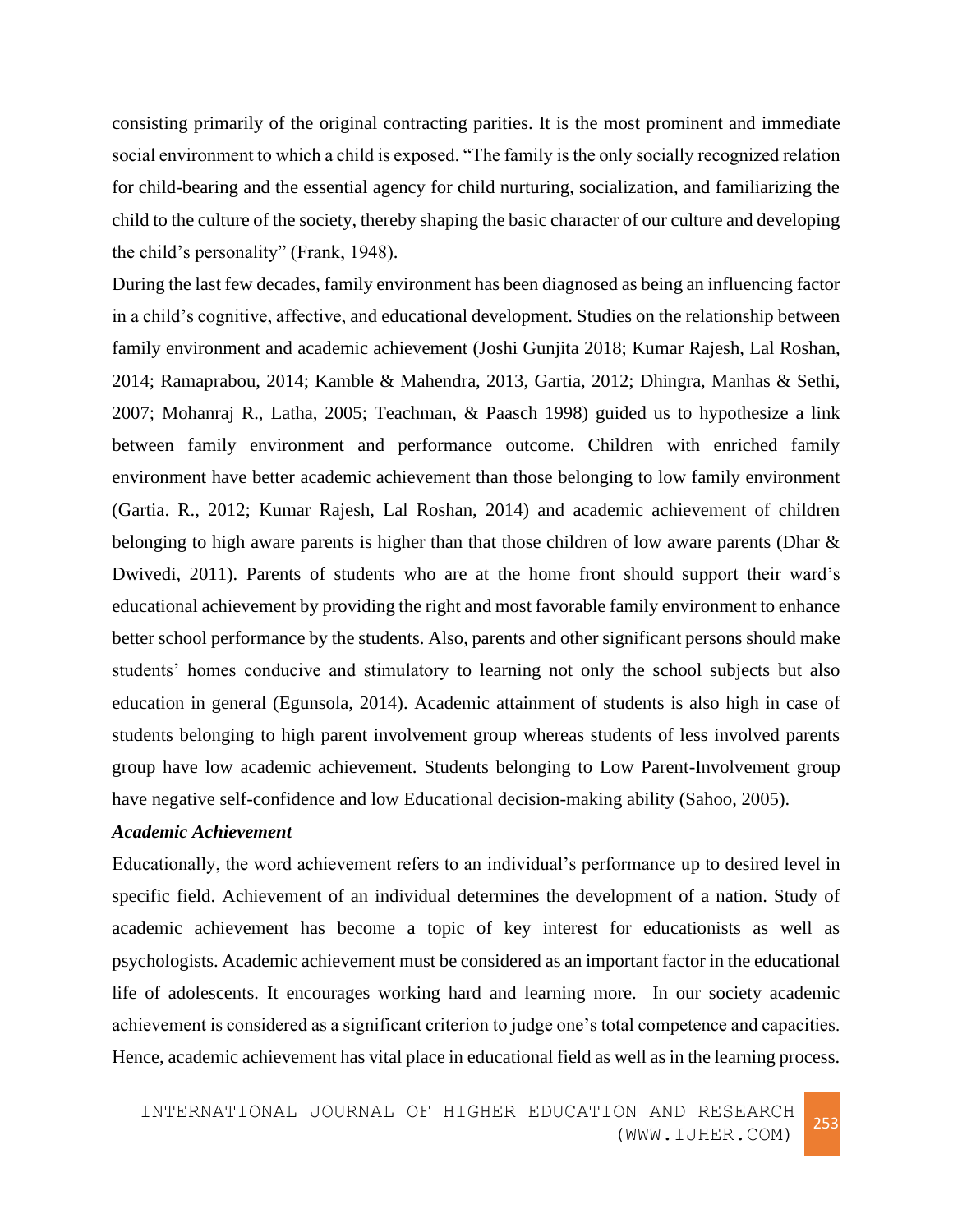Achievement is thus an attainment, a proficiency gained, or an ability required. In the field of education an achievement is the amount of knowledge or skills that a child has learnt in a particular field or subject (Kumar, 2013).

Academic achievement of learners has drawn attention of scholars, parents, policymakers and planners. Adeyemo, (2001) opined that the objective of the educational institution is to attain excellent academic achievement of the students. According to him, the school may have other peripheral objectives, but emphasis is always on the achievement of sound scholarship. Besides, eventually everyone is concerned with education places premium on academic achievement and excellent academic achievement of children is often the expectation of parents (Osiki, 2001). Academic achievement refers to performance in school or college in a standardized series of educational tests Taneja (1989).

Academic achievement is a multidimensional and multifaceted phenomenon. There are many components which affect academic achievement viz. intelligence, personality, motivation, school environment, heredity, home environment, learning, experiences at school, interests, aptitudes, family background, socio economic status of the parents and many more other factors influenced the academic achievement (Pannu, 2010).

Academic achievement generally refers to the scores obtained in the annual examination or concerning scholastic or academics work or refers to the degree or level of success or proficiency attained in some specific area. In most of the government educational institutions, admission in Elementary Teacher Education program is based on the scores obtained by the candidates in their senior secondary exams.

## **RESEARCH DESIGN AND METHODLOGY**

## **Variables**

- *Independent Variable:* The independent variable is that factor which is measured, manipulated or selected to determine its relationship to an observed phenomenon. Academic Achievement, Family Environment and Organizational Climate are independent variables.
- *Dependent Variable:* The dependent variable is that factor which is observed and measured to determine the effect of the independent variable. It is considered dependent because its value depends upon the value of the independent variable. Training Success is the dependent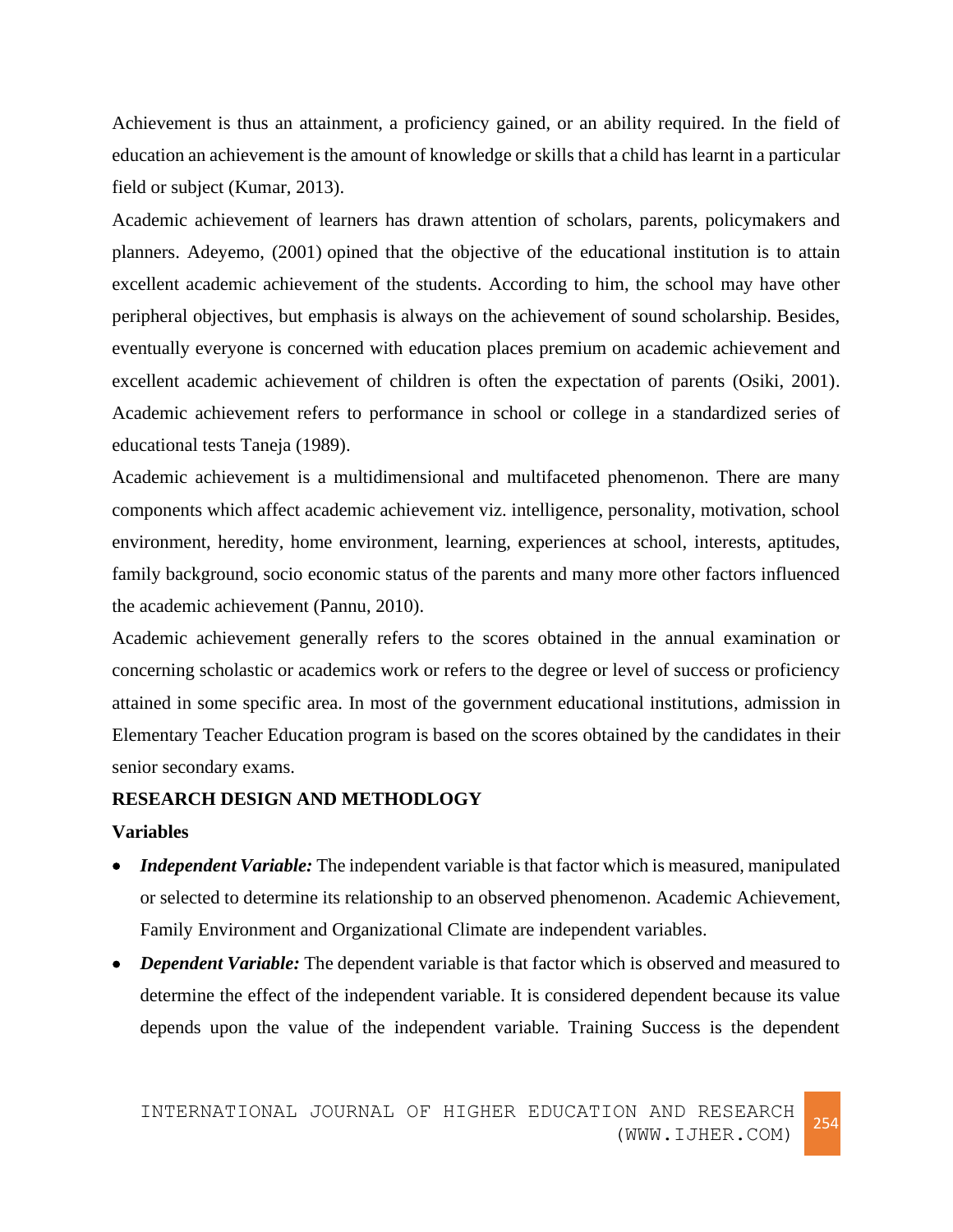variable. We can see in figure 1, various dependent and independent variables used in this study.



# *figure 1: various dependent and Independent variables used in this study*

*Method*- Descriptive survey method was used.

*Sample-* List of all government District Institutes of Education and Training (DIET) centers was obtained from State council of Educational Research and Training center of Delhi, India. A sample of 170 Diploma in Elementary Teacher Education (D.El.Ed.) teacher educators was selected from three District Institute of Education and Training (DIET) of Delhi by using random sampling technique.

# *Research Tools*

- **1.** *Family Environment Scale (Bhatia and Chadha, 1993*): This scale consists of eight dimensions namely: Cohesion, Expressiveness, Conflict, Acceptance and Caring, Independence, Active-Recreational Orientation, Organization, and Control. This scale was split into two halves. Subjects were asked to respond to the items by marking any one of the five response options: Strongly Agree, Agree, Neutral, Disagree and Strongly Disagree. The scores of each dimension were also split into two halves. The scores for each of these halves were then correlated. Overall test reliability coefficient is 0.95.
- 2. *Organizational Climate Scale of Dr. Kumar Harish, (2014; Unpublished)*: This test contains 50 items. Dimensions of the organizational climate scale are Quality Performance, Organizational Environment, Decision making, Conflict Resolution, Communication, Sharing of Information, and Clarity of Roles, Rewards, Results & Interpersonal Relations, and Support System. Subjects were asked to respond items by marking any one of the five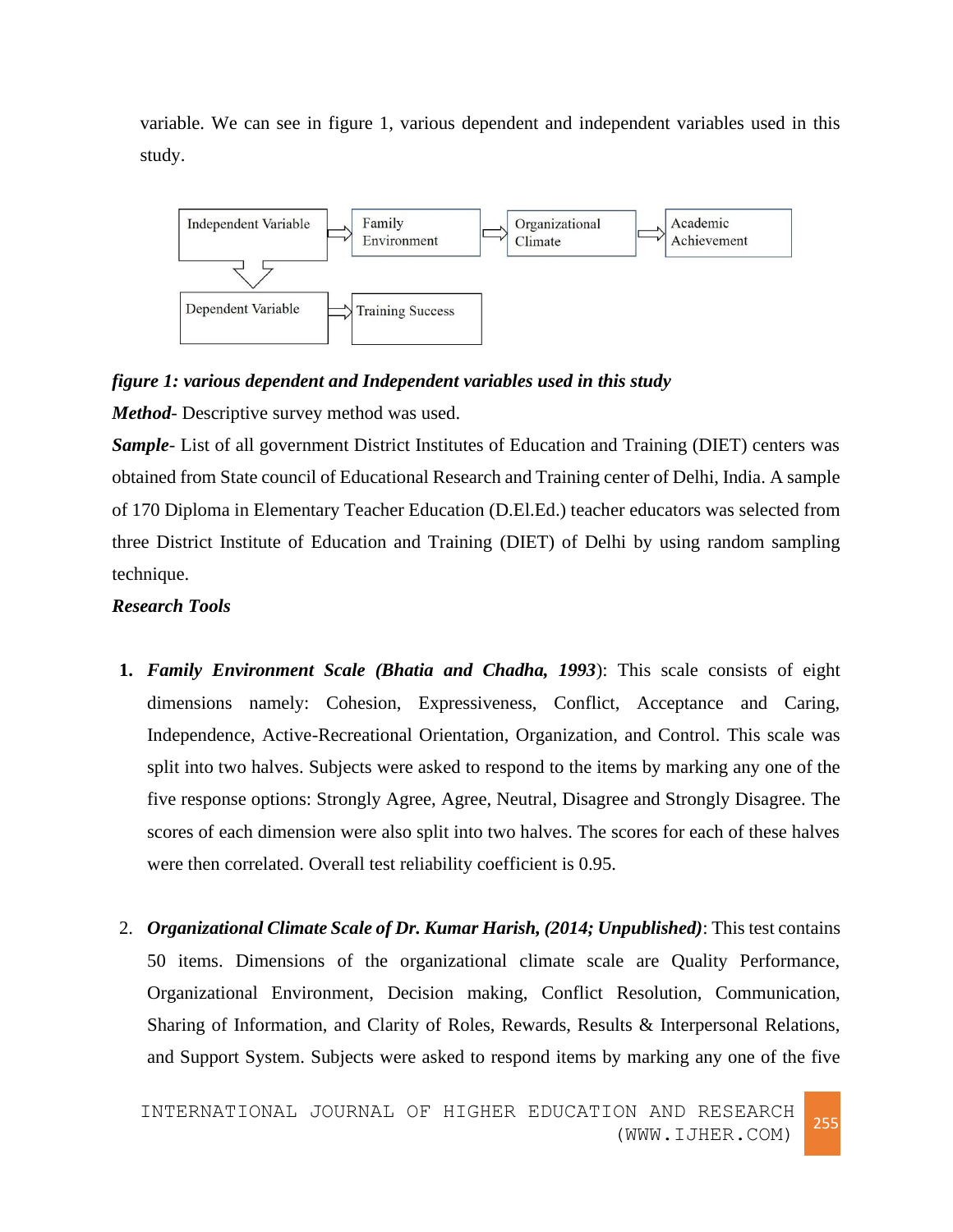response options; Strongly Agree, Agree, Neutral, Disagree and Strongly Disagree. The reliability was found by calculating correlation coefficient of scores by test-retest (0.87) and split half methods (0.97). The reliability of the scale was determined by calculating reliability coefficient on a sample of 200 subjects comprised of students in the field of pre-service teacher education. In order to find validity from the coefficient of the reliability, an index was calculated, which indicated high validity on account of being 0.91.

*Academic Achievement:* Marks obtained by D.El.Ed. trainees in their senior secondary exams conducted by the Central Board of Secondary Education (CBSE) was taken as academic achievement.

*Training Success:* Training success was considered on the basis of their performance showed by the teacher educators in completion of the program.

## **OBJECTIVES**

- 1. To compare stream wise score of Pre-Service Elementary Teacher Educators on- Family Environment, Organizational Climate, and Academic Achievement.
- 2. To study the relationship of Organizational Climate, Academic Achievement and Family Environment with Training Success of Pre-Service Elementary Teacher Educators.
- 3. To compare the groups of High Family Environment and Low Family Environment of different streams (Arts, Commerce & Science) Pre-Service Elementary Teacher Educators in respect to the Training Success.
- 4. To compare the groups of High Organizational Climate and Low Organizational Climate of different streams (Arts, Commerce & Science) Pre-Service Elementary Teacher Educators in respect to the Training Success.
- 5. To compare the groups of High Academic Achievement and Low Academic Achievement of different streams (Arts, Commerce & Science) Pre-Service Elementary Teacher Educators in respect to the Training Success.

### **HYPOTHESIS**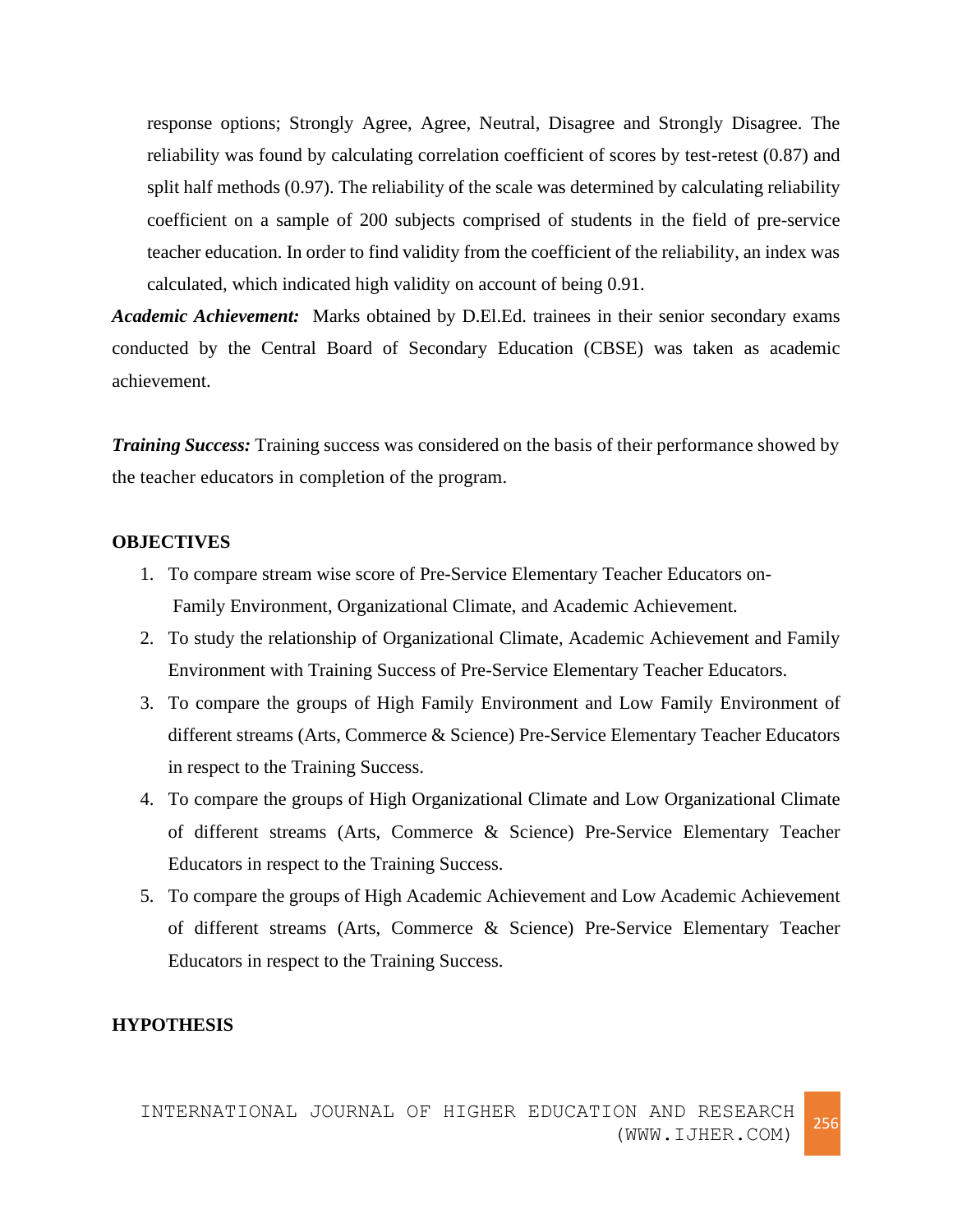HO<sup>1</sup> There is no significant relationship of Organizational Climate, Academic Achievement and Family Environment with Training Success of Pre-Service Elementary Teacher Educators.

HO<sup>2</sup> There is no significant difference between the groups of High Family Environment and low Family Environment of different streams (Arts, Commerce & Science) Pre-Service Elementary Teacher Educators in respect to the Training Success.

HO<sup>3</sup> There is no significant difference between the groups of High Organizational Climate and Low Organizational Climate of different streams (Arts, Commerce & Science) Pre-Service Elementary Teacher Educators in respect to the Training Success.

HO<sup>4</sup> There is no significant difference between the groups of High Academic Achievement and Low Academic Achievement of different streams (Arts, Commerce & Science) Pre-Service Elementary Teacher Educators in respect to the Training Success.

#### **ANALYSIS**

## *I Demographical Phase*

*Table 1: Standard deviation and Mean Scores of Academic Achievement at +2 level, Teaching Aptitude, Family Environment, Organizational Climate, and Training Success of Elementary Teacher Educators (N=170)*

| <b>Streams</b>  | <b>Academic</b> |           | Family             |           | <b>Organizational</b> |           | <b>Training</b> |           |
|-----------------|-----------------|-----------|--------------------|-----------|-----------------------|-----------|-----------------|-----------|
|                 | Achievement     |           | <b>Environment</b> |           | <b>Climate</b>        |           | <b>Success</b>  |           |
|                 | Mean            | <b>SD</b> | Mean               | <b>SD</b> | Mean                  | <b>SD</b> | Mean            | <b>SD</b> |
| <b>Arts</b>     | 87.82           | 6.85      | 255.45             | 29.92     | 184.24                | 18.79     | 74.55           | 4.75      |
| <b>Commerce</b> | 88.84           | 5.42      | 267.88             | 25.14     | 179.00                | 20.20     | 75.37           | 4.72      |
| <b>Science</b>  | 89.54           | 4.14      | 272.34             | 25.69     | 171.94                | 24.85     | 76.68           | 5.41      |

Table 1 shows the mean scores and standard deviations of arts, science, and commerce streams elementary teacher educators. Science stream teacher educators have obtained high mean scores in Academic Achievement (89.54), Family Environment (272.34), and Training Success (76.68). On the other hand, arts stream teacher educators have obtained high mean score (184.24) in organizational climate. Hence, it can be concluded that science stream teacher educators'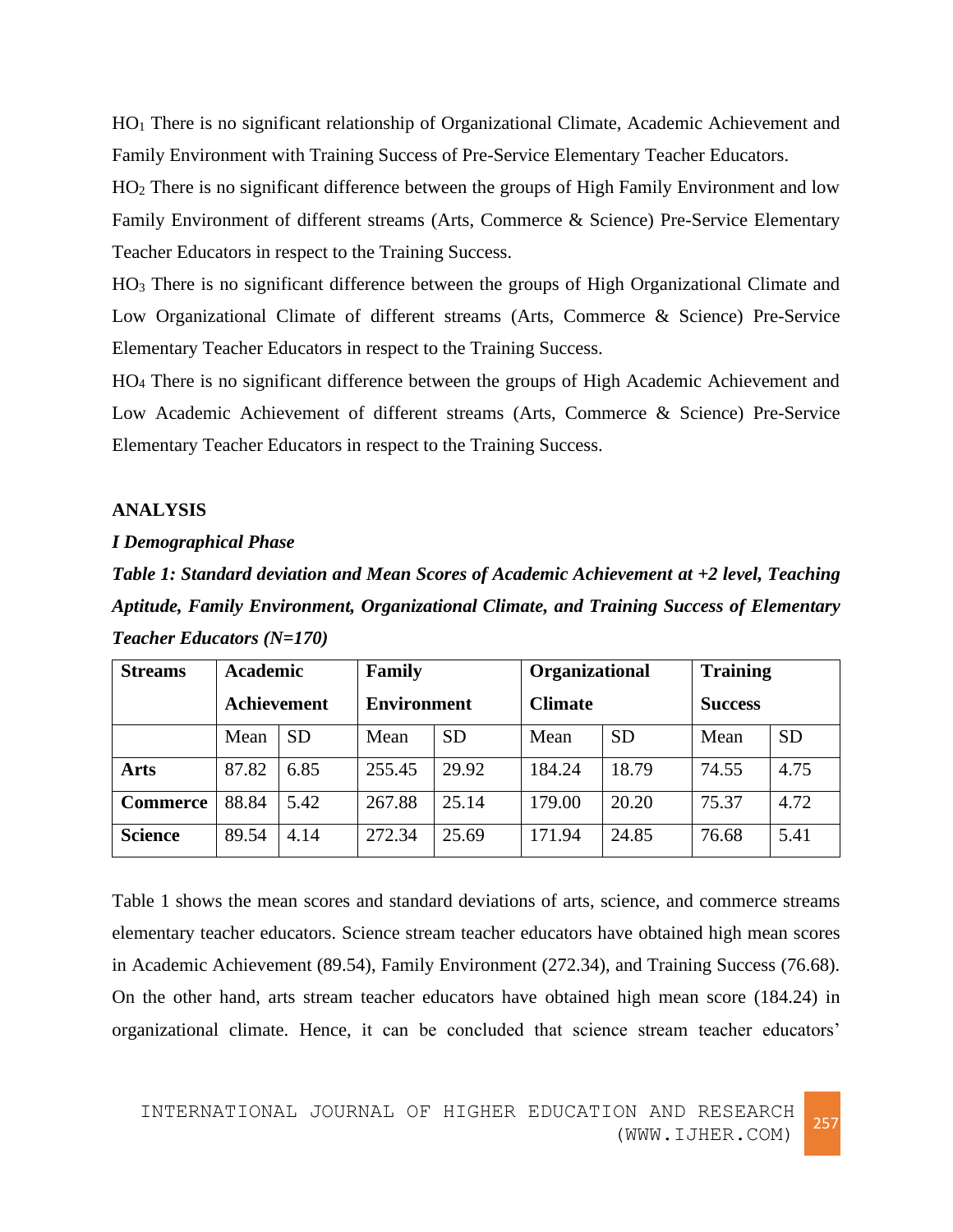performance is better than arts and commerce streams teacher educators during the pre-service elementary teacher education program.

# *II Correlational Phase*

**HO<sup>1</sup>** There is no significant relationship of Organizational Climate, Academic Achievement, and Family Environment with Training Success of Pre-Service Teacher Education Trainees.

*Table 2: Inter-Correlation matrix of Organizational Climate, Academic Achievement, Family Environment with Training Success of Elementary Teacher Educators (N=170)*

|                | <b>Variables</b>              |         | $\overline{2}$ | 3       | $\overline{\mathbf{4}}$ | 5  |
|----------------|-------------------------------|---------|----------------|---------|-------------------------|----|
|                |                               |         |                |         |                         |    |
| 1              | <b>Organizational Climate</b> |         |                |         |                         |    |
|                |                               | 1       |                |         |                         |    |
| $\overline{2}$ | Academic Achievement          |         |                |         |                         |    |
|                |                               | 0.21    | $\mathbf{1}$   |         |                         |    |
| 3              | <b>Family Environment</b>     |         |                |         |                         |    |
|                |                               | 0.24    | 0.28           | 0.39    | $\mathbf{1}$            |    |
| $\overline{4}$ | <b>Training Success</b>       |         |                |         |                         |    |
|                |                               | $0.30*$ | $0.41*$        | $0.33*$ | $0.25*$                 | -1 |

\* Correlation is significant at 0.05 level

Table 2 reveals positive and significant relationship of organizational climate, academic achievement and family environment with training success of pre-service elementary teacher educators. Training success is correlated by 0.30 to organizational climate, 0.41 to academic achievement and 0.25 to family environment respectively. Academic achievement is highly correlated with training success whereas family environment is least correlated with training success as compared to academic achievement and organizational climate. Thereby, rejecting the null hypothesis stated that there is no significant relationship of Organizational Climate, Academic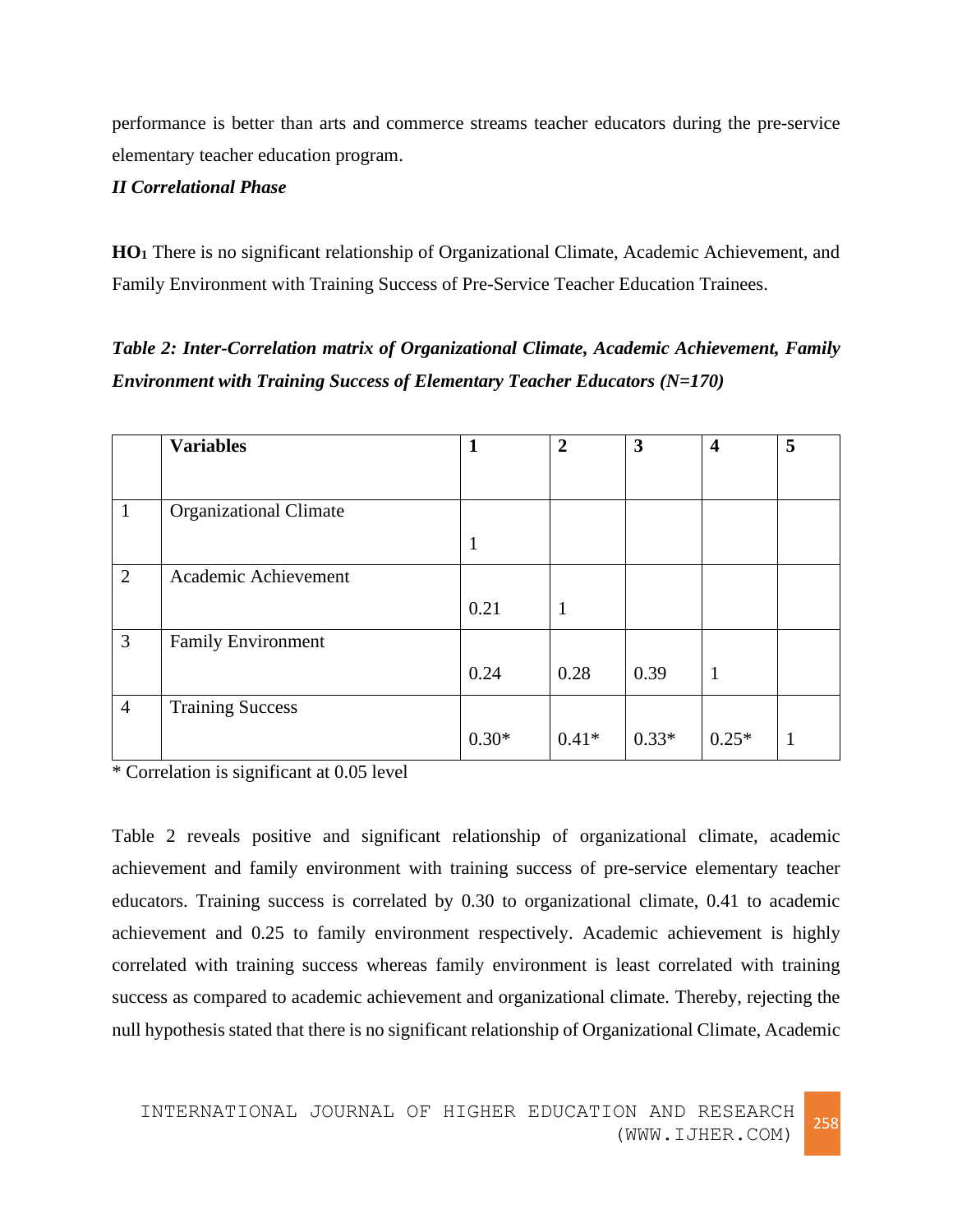Achievement and Family Environment with the Training Success of Pre-Service Elementary Teacher Educators.

# *III Differential Phase*

*Table 3: Mean score, Standard Deviation and T-value of High and Low Family Environment, High and Low Organizational Climate, and High and Low Academic Achievement of different streams (Arts, Commerce & Science) Elementary Teacher Educators in respect to the Training Success (N=170)*

| <b>Depende</b>  | <b>Groups</b>                             | N  | Mea            | <b>SD</b> | Df | $t-$    |
|-----------------|-------------------------------------------|----|----------------|-----------|----|---------|
| nt              |                                           |    | $\mathbf n$    |           |    | value   |
| <b>Variable</b> |                                           |    |                |           |    |         |
|                 |                                           |    |                |           |    |         |
| Training        | High Family Environment of Elementary     | 87 | 76.9           | 3.71      | 16 | $2.50*$ |
| <b>Success</b>  | <b>Teacher Educators</b>                  |    | 5              |           | 8  |         |
|                 |                                           |    |                |           |    |         |
|                 | Low Family Environment of Elementary      | 83 | 75.7           | 3.10      |    |         |
|                 | <b>Teacher Educators</b>                  |    | $\overline{0}$ |           |    |         |
|                 |                                           |    |                |           |    |         |
|                 | High Organizational Climate of Elementary | 86 | 79.0           | 2.69      | 16 | $5.20*$ |
|                 | <b>Teacher Educators</b>                  |    | 1              |           | 8  |         |
|                 | Low Organizational Climate of Elementary  | 84 | 76.7           | 3.12      |    |         |
|                 | <b>Teacher Educators</b>                  |    | 7              |           |    |         |
|                 |                                           |    |                |           |    |         |
|                 | High Academic Achievement of Elementary   | 88 | 76.6           | 4.70      | 16 | $4.67*$ |
|                 | <b>Teacher Educators</b>                  |    | 5              |           | 8  |         |
|                 | Low Academic Achievement of Elementary    | 82 | 73.2           | 4.89      |    |         |
|                 | <b>Teacher Educators</b>                  |    | 4              |           |    |         |
|                 |                                           |    |                |           |    |         |

*Note: Significant at 0.05 level*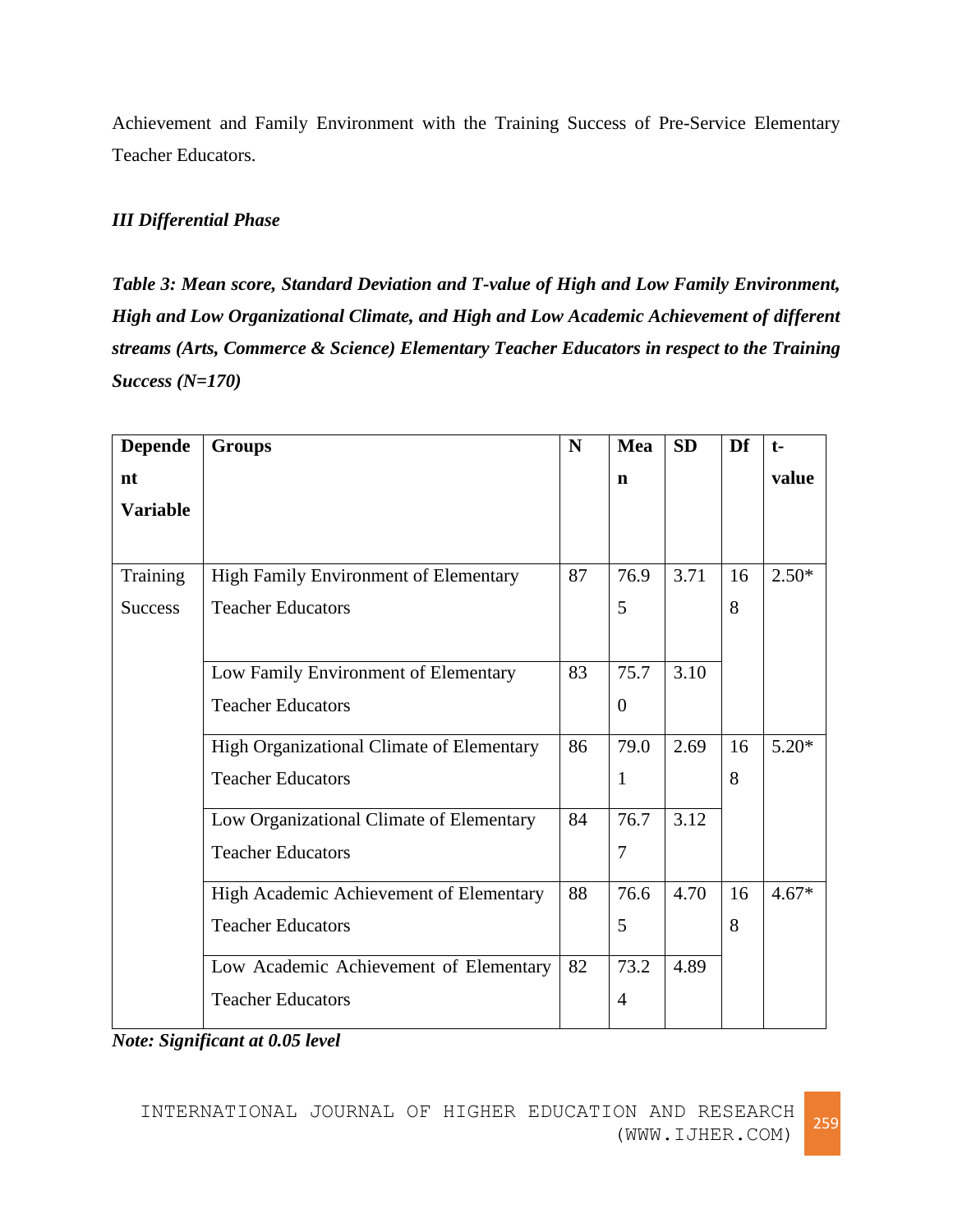**HO<sup>2</sup> There is no significant difference between the groups of High Family Environment and Low Family Environment of different streams (Arts, Commerce & Science) Pre-Service Elementary Teacher Educators in respect to the Training Success.**

It can be seen from table 3 that the mean score of High Family Environment of Elementary Teacher Educators is 76.95, as compared to the mean score 75.70 of Low Family Environment of Elementary Teacher Educators. The computed t-value is 4.80, which is significant at 0.05 level. Thereby, rejecting the null hypothesis stated that there is no significant difference between the groups of High Family Environment and Low Family Environment of different streams (Arts, Commerce & Science) Pre-Service Elementary Teacher Educators in respect to the Training Success.

# **HO<sup>3</sup> There is no significant difference between the groups of High Organizational Climate and Low Organizational Climate of different streams (Arts, Commerce & Science) Pre-Service Elementary Teacher Educators in respect to the Training Success.**

Table 3 reveals the mean score of High Organizational Climate of Elementary Teacher Educators is 79.01, as compared to the mean score 76.77 of Low Organizational Climate of Elementary Teacher Educators. The computed t-value is 5.20, which is significant at 0.05 level. Therefore, rejecting the null hypothesis stated that there is no significant difference between the groups of High Organizational Climate and Low Organizational Climate of different streams (Arts, Commerce & Science) Pre-Service Elementary Teacher Educators in respect to the Training Success.

# **HO<sup>4</sup> There is no significant difference between the groups of High Academic Achievement and Low Academic Achievement of different streams (Arts, Commerce & Science) Pre-Service Elementary Teacher Educators in respect to the Training Success.**

Table 3 shows the mean score of High Academic Achievement of Elementary Teacher Educators is 76.65 as compared to the mean score 73.24 of Low Academic Achievement of Elementary Teacher Educators. The computed t-value is 4.67, which is significant as it is higher than the table value 1.98 at 0.05 level of significance. Hence, rejecting the null hypothesis stated there is no significant difference between the groups of High Academic Achievement and Low Academic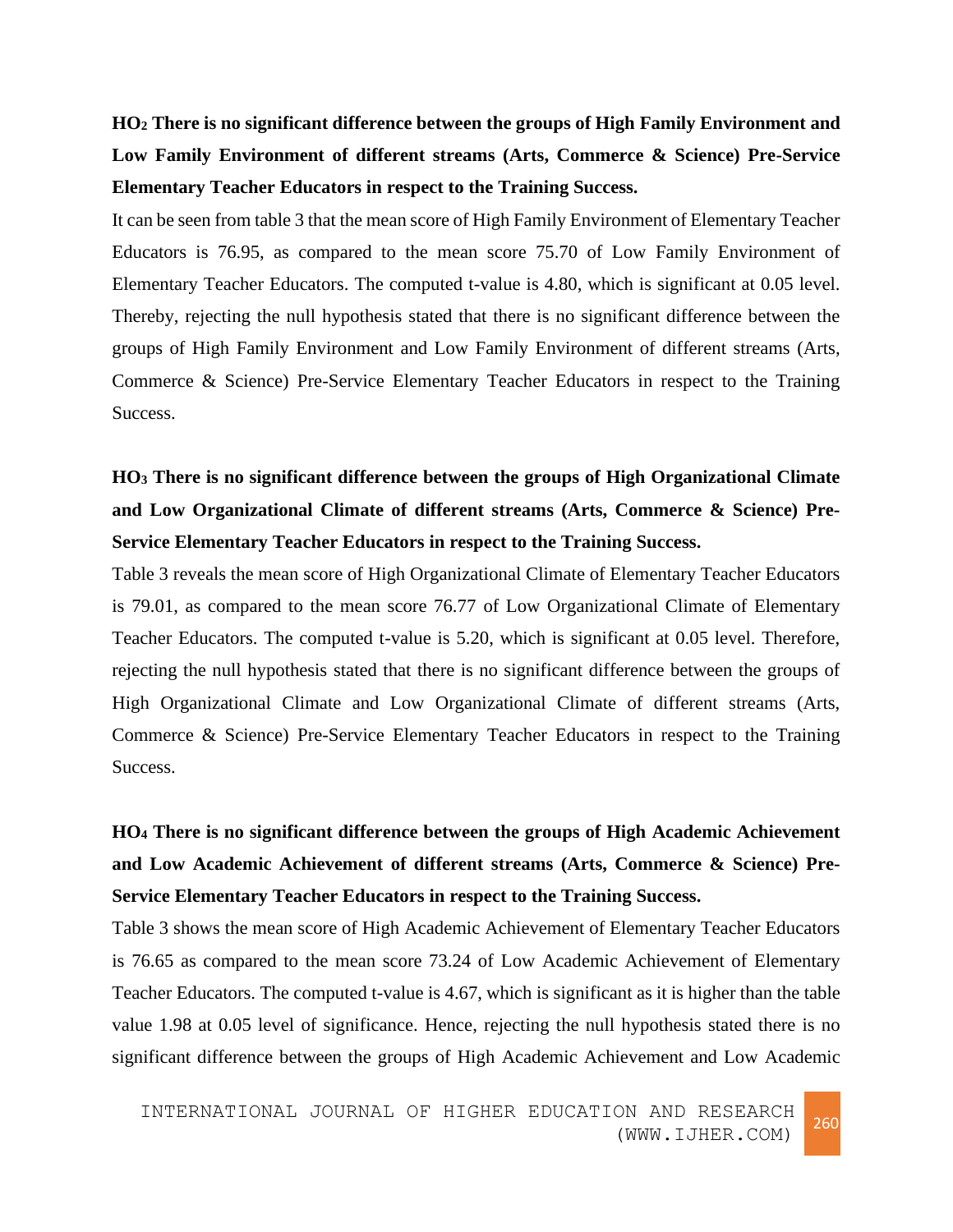Achievement of different streams (Arts, Commerce & Science) Pre-Service Elementary Teacher Educators in respect to the Training Success.

# **FINDINGS**

- Science stream teacher educators obtained high mean score in Academic Achievement at +2level, Family Environment, and Training Success whereas arts stream teacher educators obtained high mean score in Organizational Climate.
- Performance of science stream teacher educators has been found better than arts and commerce streams teacher educators during the pre-service elementary teacher education program.
- Academic Achievement (0.41) is highly correlated with Training Success whereas Family Environment (0.25) is least correlated with Training Success as compared to Academic Achievement and Organizational Climate.
- There is positive significant relationship of Organizational Climate, Academic Achievement and Family Environment with the Training Success of Pre-Service Elementary Teacher Educators.
- There is low positive significant difference between the groups of High Family Environment and Low Family Environment of different streams (Arts, Commerce & Science) Pre-Service Elementary Teacher Educators in respect to the Training Success.
- There is positive significant difference between the groups of High Organizational Climate and Low Organizational Climate of different streams (Arts, Commerce & Science) Pre-Service Teacher Education Trainees in respect to the Training Success.
- There is positive significant difference between the groups of High Academic Achievement and Low Academic Achievement of different streams (Arts, Commerce & Science) Pre-Service Elementary Teacher Educators in respect to the Training Success.

# **DISCUSSION OF THE RESULTS**

# *Organizational Climate and Training Success*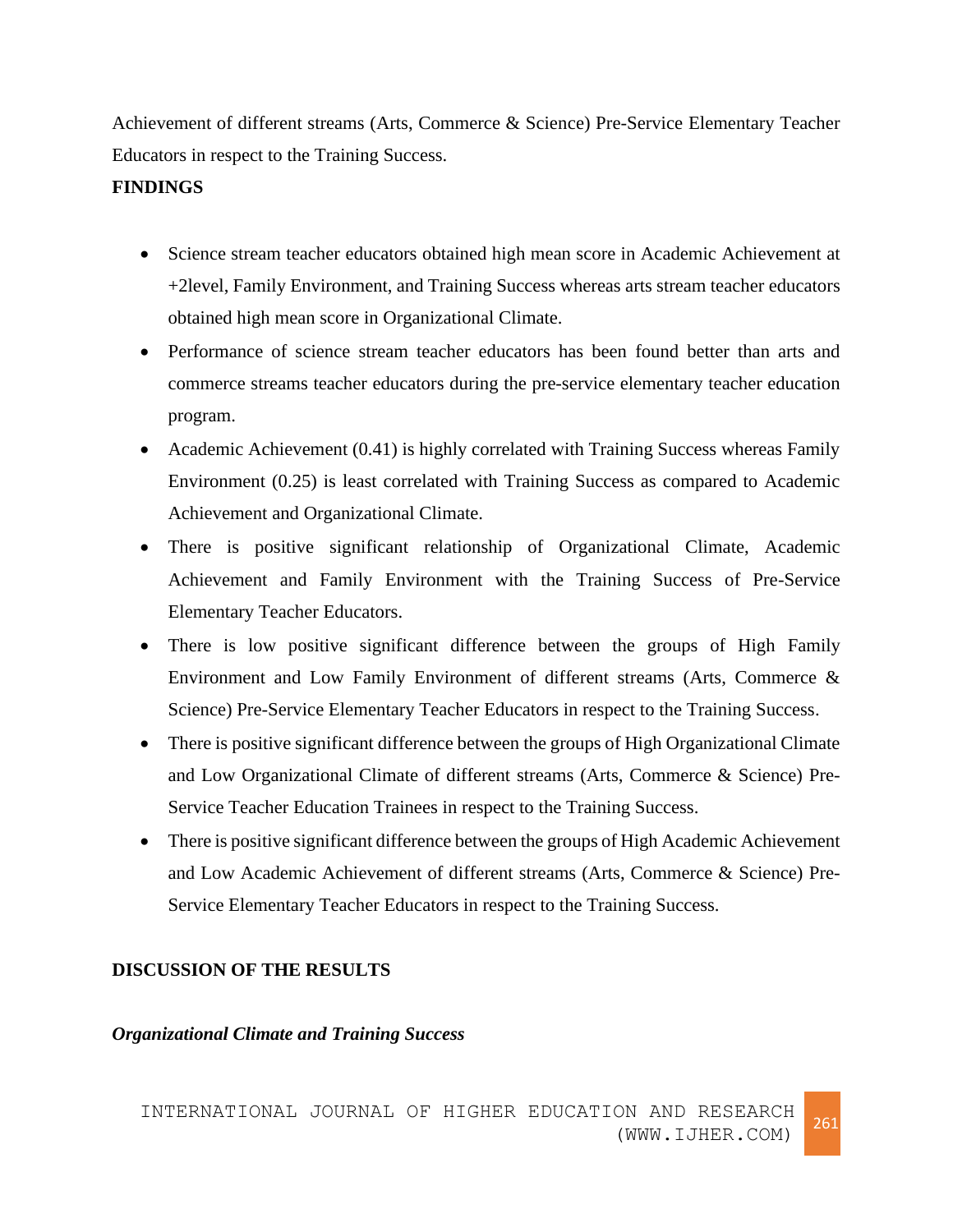It was found that there is positive significant difference between the groups of High and Low Organizational Climate of different streams (Arts, Commerce & Science) pre-service elementary teacher educators. Organizational climate affects the training success of elementary teacher educators. Those elementary teacher educators have positive organizational climate are performing better than those who have low organizational climate. Hence, if the infrastructure is good, and the facilities necessary for an effective training are provided enough to the teacher educators then performance of teacher educators may be positively high. Educational Institutes must ensure that there should be well equipped classroom, and proper availability of the resources for the elementary teacher educators' training. Besides that, leadership style of the principal, motivation, teachers' attitude, and job satisfaction of the teachers also affect the performance of teacher educators.

Findings of the study have been supported by the few past studies; it was revealed that school climate, discipline and physical facilities have significant influence on academic achievement of secondary school students (Ivagher Dondo, 2015). Attributes of teaching-organization and capacity of quality of education supply and other variables are associated with overall performance of students (Salem Al-Oun, 2012). It was also found that the academic achievement of students from enriched classroom climate schools is better than poor classroom climate schools (Dhar Ramesh & Dwivedi, 2011).

Conducive environment facilitates learning and improve academic achievement by promoting teacher effectiveness and organizational climate (Ojelabi S.A, 2009). School climate is associated with the academic achievement of students [\(Page A. Smith,](http://www.emeraldinsight.com/action/doSearch?ContribStored=Smith%2C+P+A) 2002; Desai & Hirunval, 1980.

## *Academic Achievement and Training Success*

Study revealed that Academic Achievement is highly correlated with training success. There is positive significance difference between the groups of High Academic Achievement and Low Academic Achievement of different streams (Arts, Commerce & Science) Pre-Service Elementary Teacher Educators in respect to the Training Success. It can be concluded that training success of elementary teacher educators is affected by academic achievement at  $+2$  level. Those teacher educators have high academic achievement at 10+2 level are performing well during the elementary teacher education program. So, teachers must pay special attention towards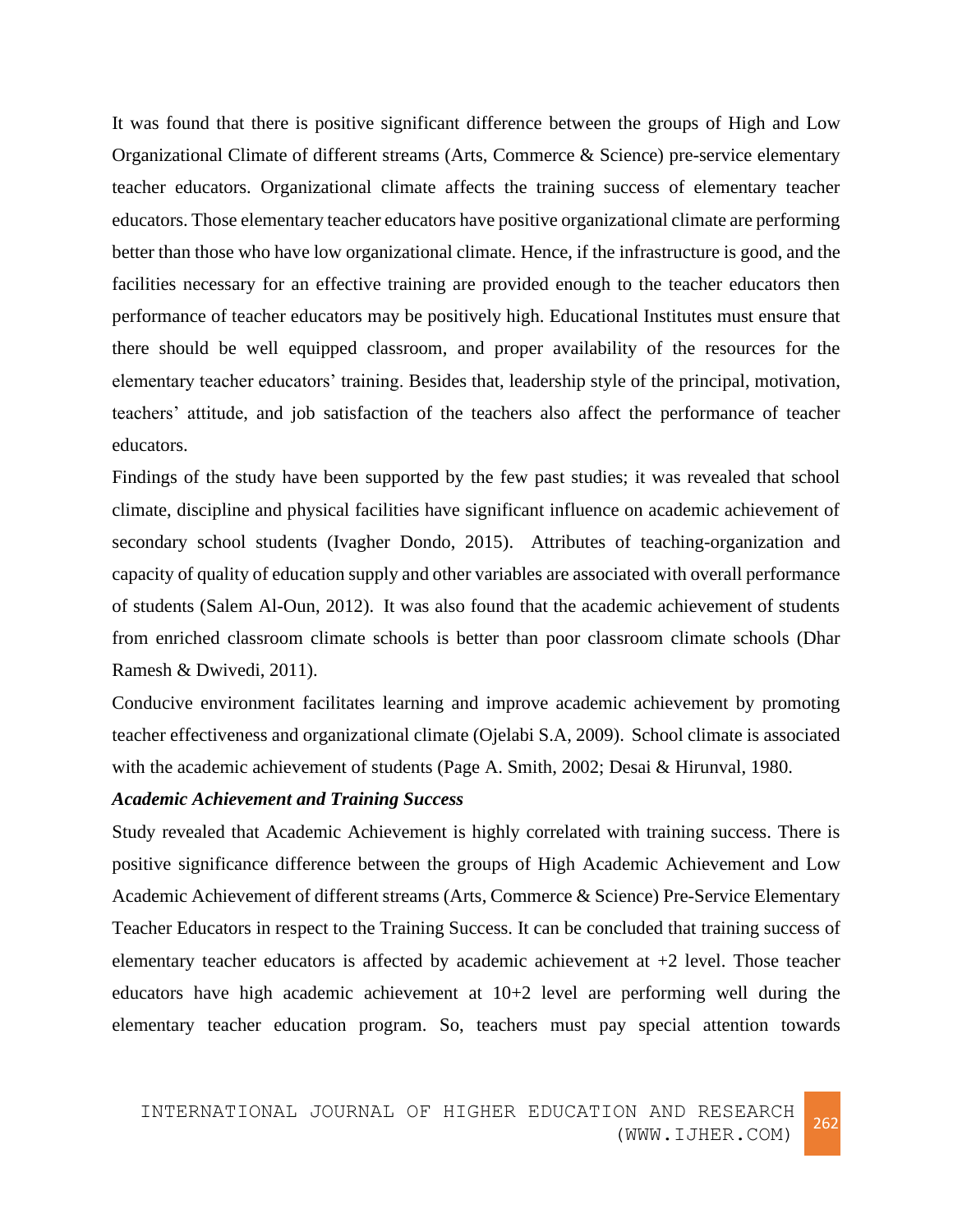academically weak students by conducting remedial classes and tutorials and their academic reports should be shared with parents to accelerate the progress of students.

Findings of the study have been supported by the number of studies; Rani Sunita, Siddiqui M. A.  $(2015)$  found that academic achievement at  $+2$  level of the three streams students i.e. Arts, Science and Commerce differs significantly. Kaur, Dushyant (2007) showed academic achievement and teaching aptitude has 25% contribution to training success. Cornelius (2000) found positive relationship between academic achievement and teacher competence of teacher trainees. Jose (1993) concluded that positive significant relationship exists between academic achievement and student teacher effectiveness. Tharyani, D.K. (1986) also found correlation to be significant between academic achievement and training success.

#### *Family Environment and Training Success*

Positive correlation is found between Family Environment and Training Success but there is low positive significance difference between the groups of High Family Environment and Low Family Environment of different streams (Arts, Commerce & Science) Pre-Service Elementary Teacher Educators in respect to the Training Success. Performance of the teacher educators is being affected by family environment to some extent. Those teacher educators endowed with parent's involvement and guidance in the learning process perform better in their training program. Early beginnings to knowledge originate within the family at a simple level in early years and further built in school. Family sets the platform for interactions and learning during each phase of life. Parents and all the significant others at home should make family environment to be learning stimulatory and study friendly for teacher educators.

Results appear to be in the line with the findings of Rezaei et al., (2018) showed students' academic achievement is highly correlated with the performance of their families. Positive correlation has been found in between the family environment and academic achievement (Joshi Gunjita 2018; Rashmi 2016; Kumar Rajesh, Lal Roshan, 2014; Egunsola, 2014; Chawla A., 2012).

Farooq M.S., Chaudhry A.H., Berhanu G. (2011) found socio-economic status and parents' education have a significant effect on students' overall academic achievement. Mahendra Swapnil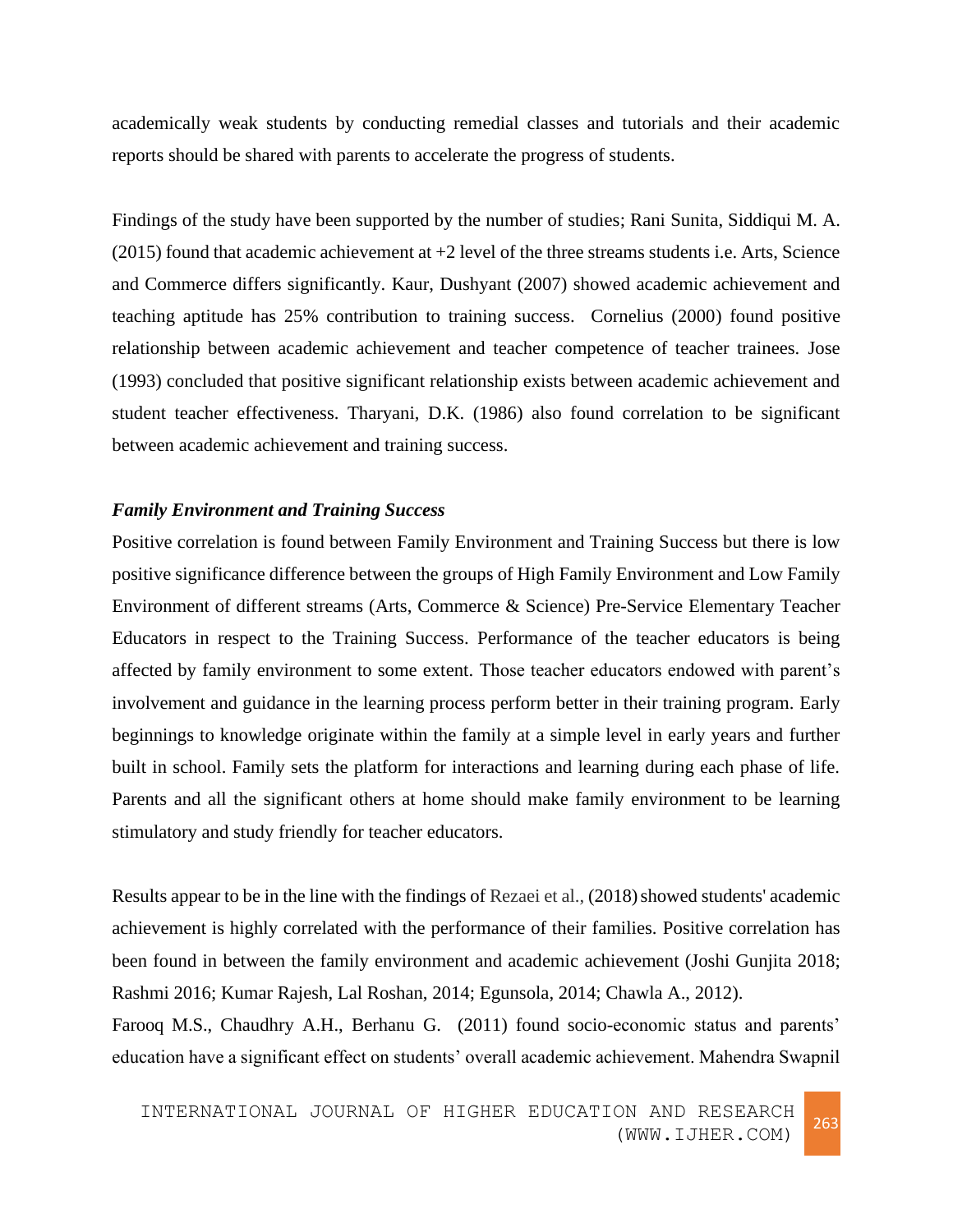K., (2013) have studied that among good academic achievers 57% were from joint families and 92% parents communicate regularly with them about their homework, performance and improvements.

The findings is contradictory to the findings of Pappattu et al., (2017); Barmola Kailash, (2013) have found insignificant relationship between family environment and academic achievement. This seems to be a problem with further studies.

#### **CONCLUSION**

Teaching is a noble profession and destiny of the nation is molded by the teacher educators. Thus, proper training and conducive environment should be provided for the holistic development. Educational institutes should provide equal opportunities to the elementary teacher educators whereby they can upgrade knowledge and skills. It is the responsibility of teachers and management to produce highly skilled prospective teachers who can help the nation to grow and prosper. Teacher educators should not only excel in academics, but also in other aspects of life. Family support and guidance, educational background, financial conditions, intellectual stimulations, and parental expectations also influence the performance of teacher educators.

As no research in itself is considered complete, every research is based upon past studies and lays down the foundation for a new study. The study also has delimitations in terms of variables. Study may be taken up to identify other psycho-social and demographical variables affecting training success of teacher educators which are not included in this study.

#### **REFERENCES**

Adeyemo DA. 2001. "Teachers' job satisfaction, job involvement, career and organizational commitments as correlates of student-academic performance". Nigerian Journal of Applied Psychology. 6(2): 126-135.

Aggarwal, J.C. 2009. Recent Developments and Trends in Education. Shipra Publication.

Ali Lokman. 2012. Teacher education. APH Publishing Corporation. New Delhi.

Bai Nasser. 2014. "The relationship between school organizational climate and physical education teachers' burnout. European Journal of Experimental Biology". 4(1): 1125-1132.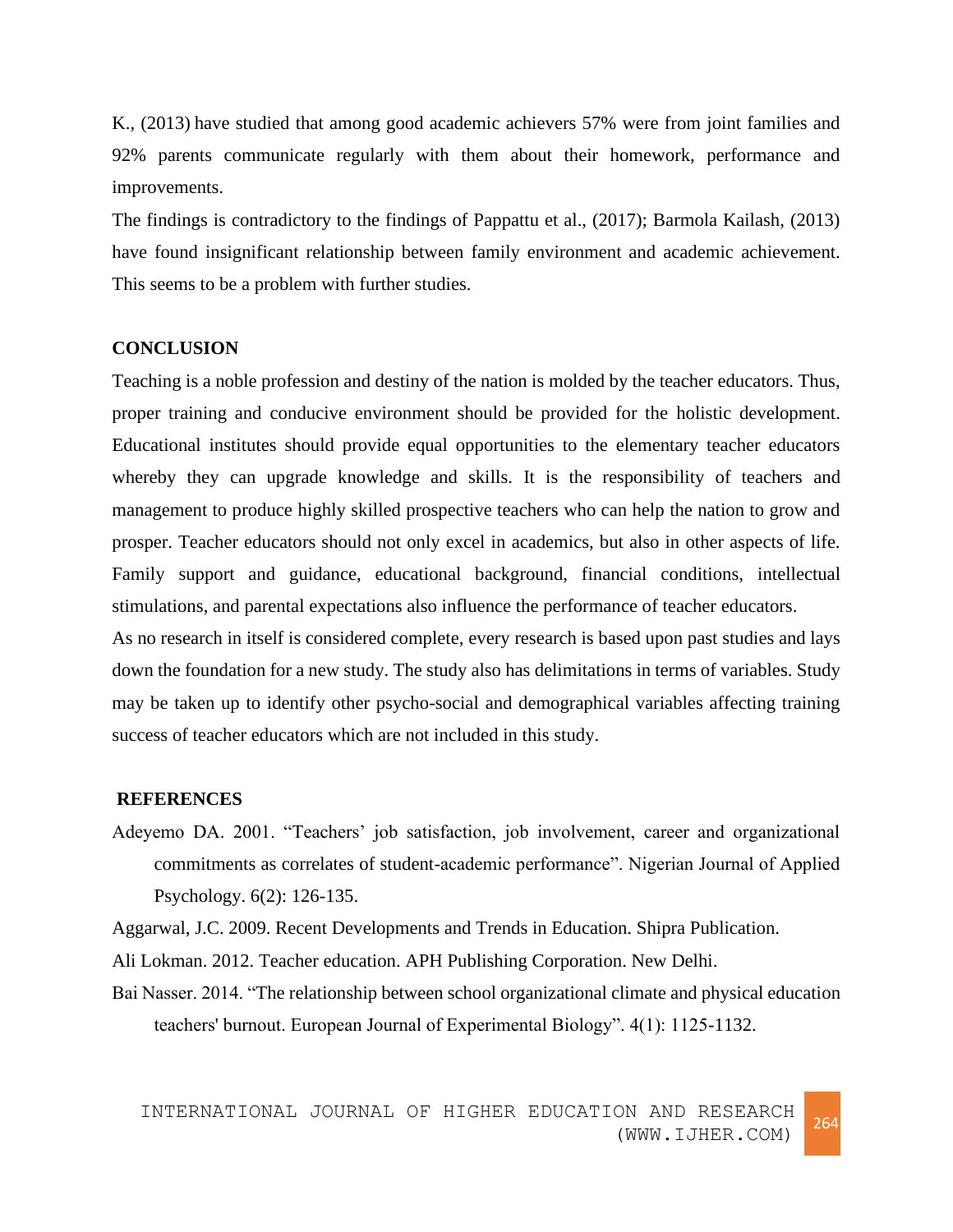- Barmola, Kailash. 2013. "Family Environment, Mental Health and Academic Performance of Adolescents". International Journal of Scientific Research. 2: 531-533.
- Bashir Mohammad k. 2009. "Teacher Education in India: Innovative Strategies to Strengthen A Critical Analysis of NCFTE". Shikshan Anveshika Journal. 4 (1): 15-19.
- Bhatia H., & Chadha N.K. 1993. Family Environment Scale.
- Brindhamani M., Marisamy K., Teacher Education, retrieved from https:// books .google. com/books?isbn=1329631307.
- Central Advisory Board 2005, Final report of CABE Committee retrieved from [https://mhrd.gov.in/sites/upload\\_files/mhrd/files/document-reports/fcebill.pdf.](https://mhrd.gov.in/sites/upload_files/mhrd/files/document-reports/fcebill.pdf)
- Chawla, Anita. 2012. "Relationship between family environment and academic achievements". Indian Streams Research Journal. 1(12): 11-14.
- Cornelius. 2000. "Teacher competence associated with Attitude towards teaching profession, Intelligence and Academic achievement of trainee teachers". M.Phil. Unpublished thesis. University of Kerala. India.
- Dhar Ramesh And Dwivedi. 2011. "Effect of classroom climate and parental awareness on academic achievement of secondary school students". Journal of Indian Education. 37 (3) :75-84.
- Dhingra Rajni, Manhas Sarika and Sethi Neetu. 2007. "A study to assess family environment and social adjustment related to hearing impaired children". Journal of Human Ecological. 22(1): 83-87.
- Egunsola, A.O.E. 2014. "Influence of home environment on academic performance of secondary school students in agricultural science in Adamawa State Nigeria". Journal of Research & Method in Education. 4(4): 46-53.
- Farooq et al. 2011. "Factors affecting students' quality of academic performance: A case of secondary school level". Journal of Quality and Technology Management. 7: 1-14.
- Gartia Radhakanta. 2012. "Correlates of Academic Achievement and Family Environment of Under-graduate Students". Journal of Psychosocial Research. (7) 1, Jan-June: 139-145.
- [Georgia Pashiardis.](http://www.emeraldinsight.com/author/Pashiardis%2C+Georgia) 2008. "Toward a knowledge base for school climate in Cyprus's schools". International Journal of Educational Management. 22(5): 399-416.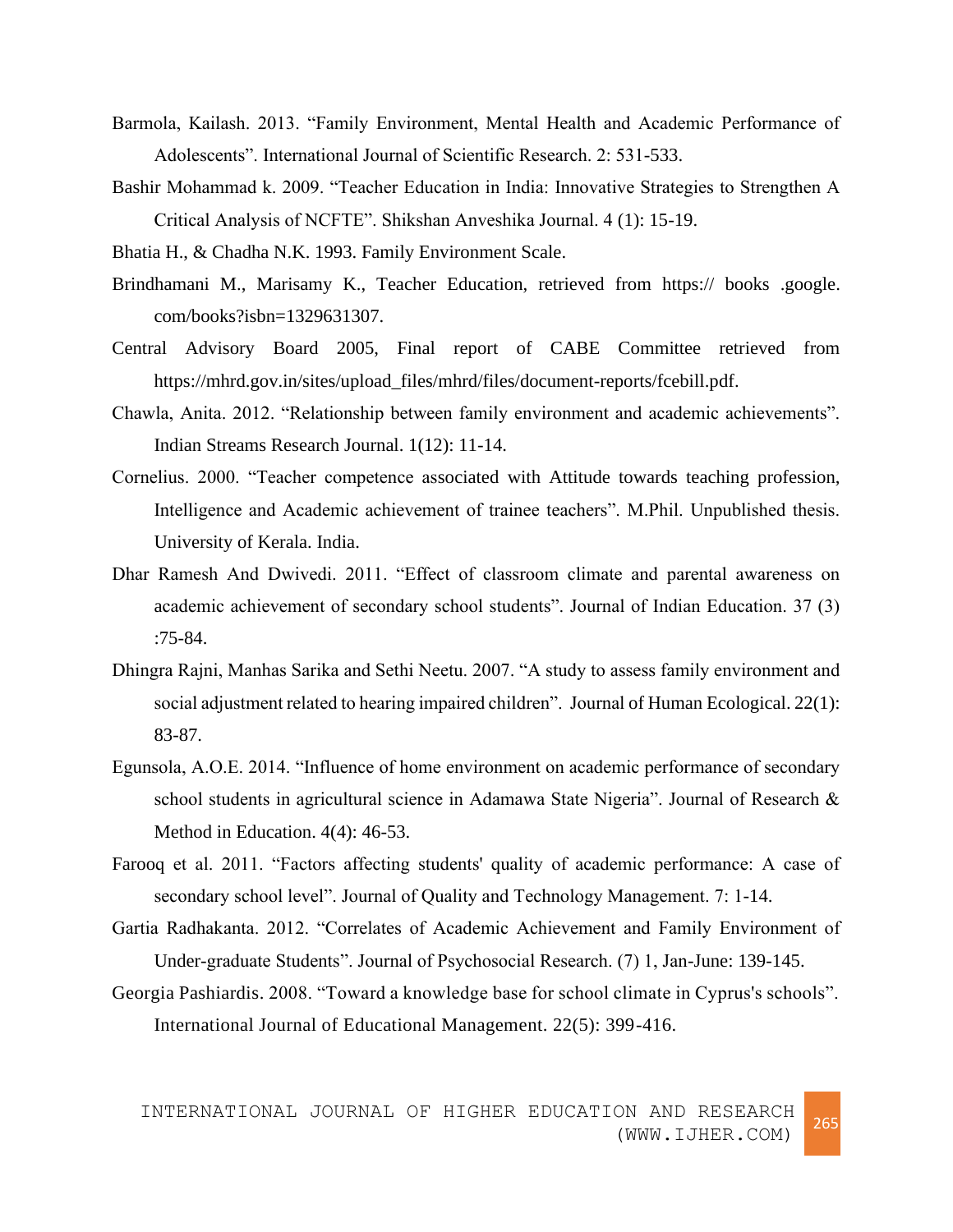- Government of India. 2009. National knowledge commission. Report to the nation. Retrieved from knowledgecommissionarchive.nic.in/downloads/report2009/eng/report09.
- Hirunval A. 1980. "A Study of Pupils' Self-Concept, Academic Motivation, Classroom Climate and Academic Performance". In M.B Buch (Ed.), Third Survey of Research in Education, New Delhi: NCERT, 666-667.
- Ivagher, Ezekiel Dondo. 2015. "Influence of School Environment on Academic Achievement of students in Secondary Schools in zone "A" senatorial district of Benue state, Nigeria". International Journal of Recent Scientific Research. 6(7), July: 4914-4922.
- Jishi Gunjita. 2018. "Factors affecting the academic achievement: A study of elementary school students of District Nainital, Uttarakhand-India". International Journal of Advanced Educational Research. 3(2): 531-534.
- Jose. 1993. "Relationship between academic achievement and student teacher effectiveness".
- Kamble Swapnil Mahendra. 2013. "Impact of Parental Involvement, Parental Support and Family Education on Pupil Achievement". Indian Streams Research Journal. 3(12): 60-67.
- Kaur Dushyant. 2007. "Academic Achievement, Teaching Aptitude and the Personality Traits as the predictors of success in Elementary Teacher Training -A Study". Unpublished Ph.D Thesis, Jamia Millia Islamia University. Delhi.
- Kaur S. 2013. "Present Scenario of Teacher Education in India". International Journal of Science and Research. 2 (12): 262-264.
- Kothari commission 1964-66 recommendations on teacher education, retrieved from [http://www.yourarticlelibrary.com/education/kothari-education-commission-1964-](http://www.yourarticlelibrary.com/education/kothari-education-commission-1964-66/76816) [66/76816.](http://www.yourarticlelibrary.com/education/kothari-education-commission-1964-66/76816)
- Kumar Harish. 2014. Organizational Climate Scale (Unpublished). Department of Education. Amity University. Noida (India).
- Kumar K. 2013. Politics of education in colonial India. India: Routledge.
- Kumar Pradeep, and Azad Sugandha. 2016. "Teacher education in India: Some Policy issues and Challenges" IJARIIE. 2 (6):1217-1224.
- Kumar Rajesh,and Lal Roshan. 2014. "Study of Academic Achievement in Relation to Family Environment among Adolescents". The International Journal of Indian Psychology. ISSN 23485396, 2(1): 146-155.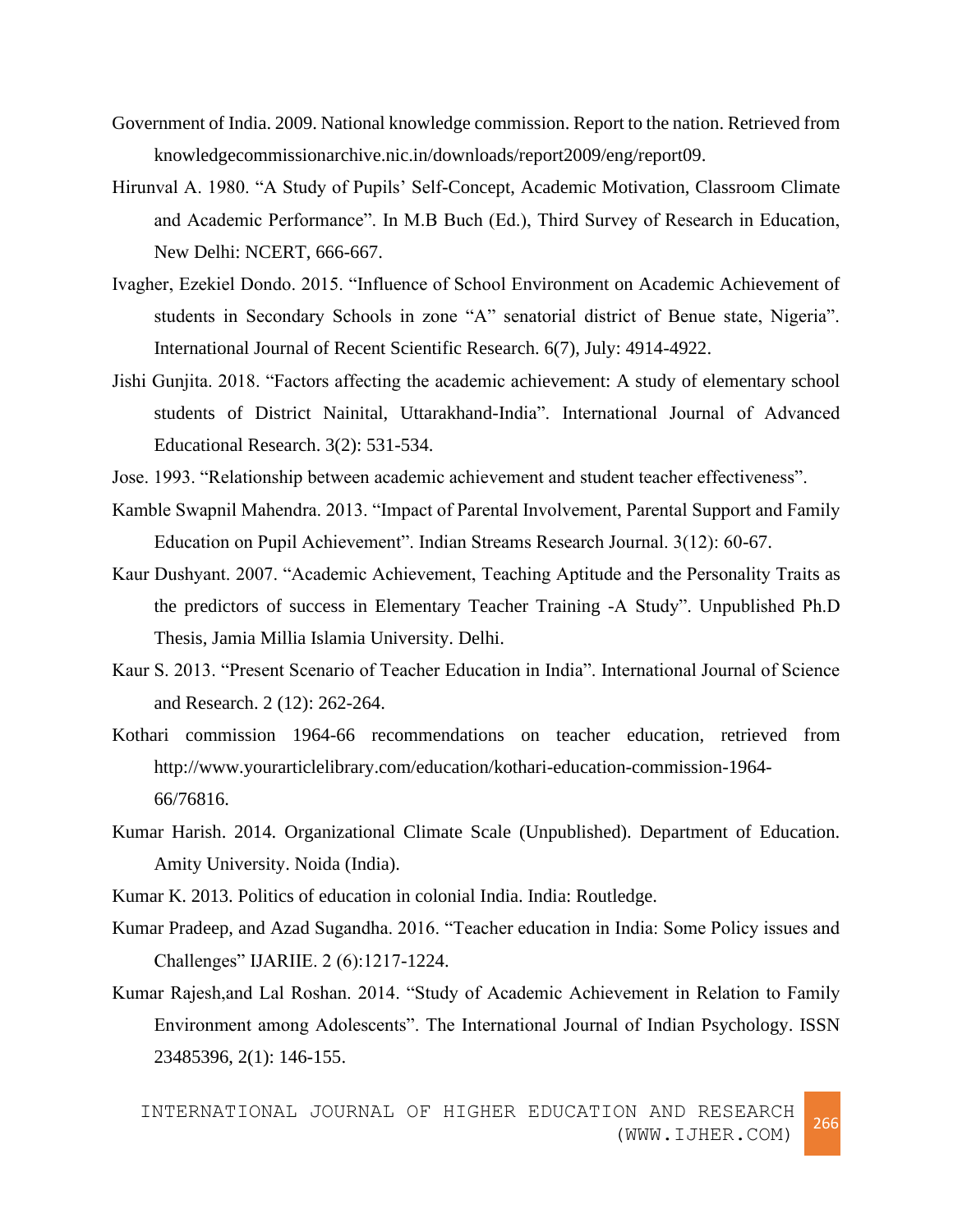- Mahmudah et al. 2017. "Organizational Climate and Student Achievement: A Study at The Vocational College in Surabaya, Indonesia". International Journal of Social Science and Technology. ISSN: 2415-6566 ,2 (1).
- Mangal S.K. 2011. Advanced Educational Psychology, Second Edition, Chapter-20. PHI learning pvt. Ltd., New Delhi: 382-383.
- Mohanraj R., and Latha. 2005. "Perceived Family Environment in relation to Adjustment and Academic Achievement". Journal of the Indian Academy of Applied Psychology. 31(1): 18- 23.
- Mohanty S.B. 2015. "High quality teacher training in advanced education systems". Journal of All India Association for Educational Research. 27(1): 1-37.
- National Council of Teacher Education. 1973. Functions of Council. Retrieved from http://ncteindia.org/ncte\_new/?page\_id=782.
- National Policy on Education 1986. MHRD (Department of Education). New Delhi. [http://ncte](http://ncte-india.org/ncte_new/?page_id=782)[india.org/ncte\\_new/?page\\_id=782.](http://ncte-india.org/ncte_new/?page_id=782)
- Ojelabi S.A. 2009. "Organizational Climate as Correlates of Students' Academic Achievement in Secondary School Economics in Oyo State, Nigeria". An International Multi-Disciplinary Journal. ISSN 1994-9057. 3 (4) July: 16-21.
- Osiki J.O. 2001. "Effects of remedial training program on the management of learning acquisition defectiveness and poor study habits problems of selected subjects in a community grammar school". Nigerian Journal of Applied Psychology. 6(2):107-115.
- Page A. Smith. 2002. "The organizational health of high schools and student proficiency in mathematics". International Journal of Educational Management. 16(2): 98-104.
- Pannu, R. (2010). "A study of Academic Achievement in relation to Cognitive Styles Personality Traits and Adjustment of Adolescents". Ph.D. Thesis, Amritsar: Guru Nanak Dev University.
- Pappattu, Jasar, and Vanitha J. 2017. "A study on Family Environment and Its Effect on Academic Achievement in Science among Secondary School Students". International Journal of Research- Granthaalayah. 5: 428. 10.5281/zenodo.821728.pdf on 14.11.2016.
- Ramaprabou. 2014. "Effect of Family Environment on adjustment patterns of Adolescents. International Journal of Current Research Academy". ISSN:2347-3215. 2(10): 25-29.

Rani Reena, and Rani Poonam. 2014. "Influence of Organizational Climate of Elementary Schools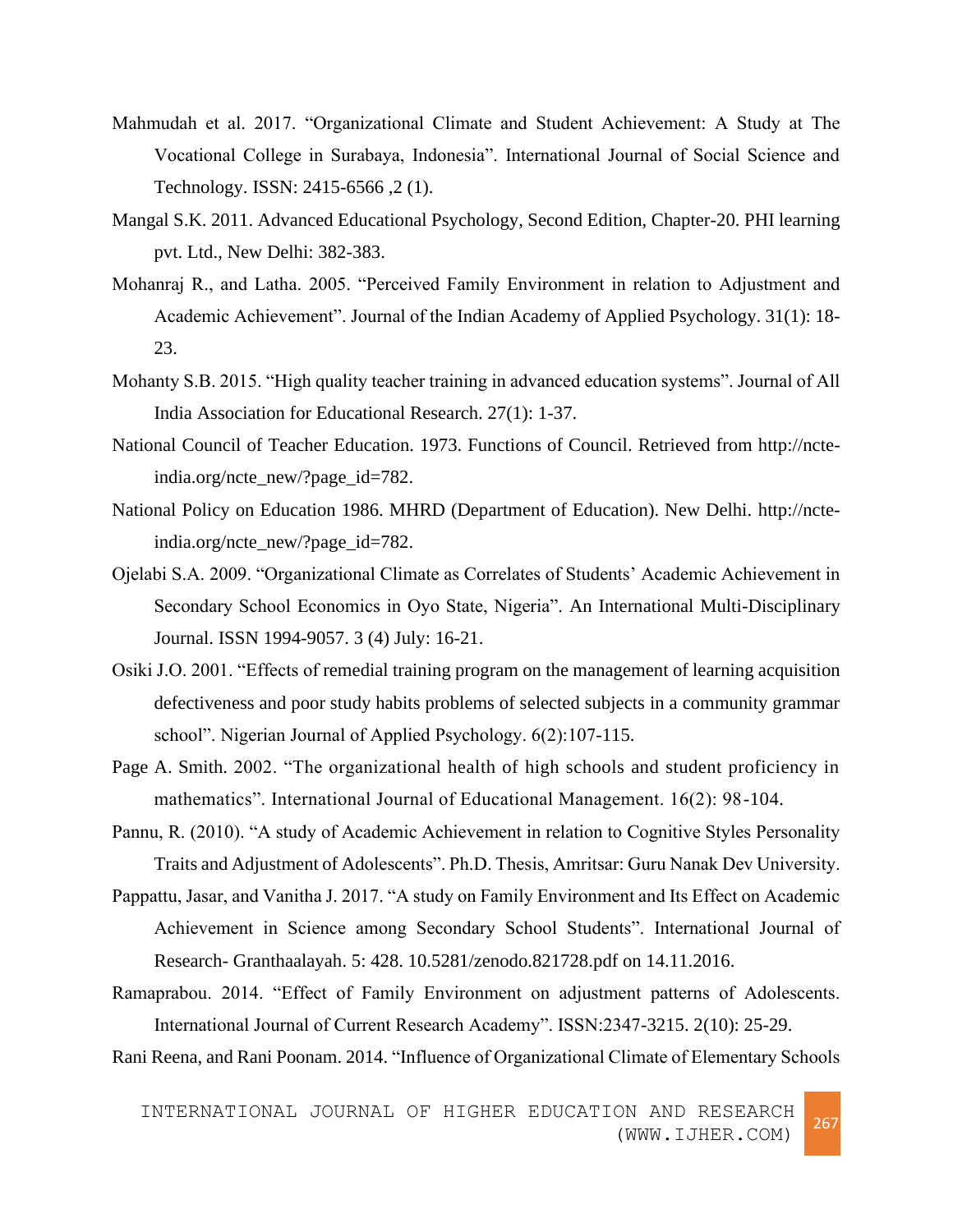on Job Satisfaction of Elementary Teachers". International Journal of Science, Environment and Technology. ISSN 2278-3687 (O). 3(2): 652 – 658.

- Rani Sunita and Siddiqui M. A. 2015. "A Study of Home Environment, Academic Achievement and Teaching Aptitude on Training Success of Pre-Service Elementary Teachers of India". Journal of Education and Practice. ISSN 2222-1735 (Paper) ISSN 2222-288X (Online).6(28): 91-96.
- Rashmi. 2016. "Relationship of family environment and academic achievement". Journal of Culture, Society and Development. 22: 51-55.
- Reddy C.A. 1981. "Interrelationship between Organizational Climate of Secondary Schools, Socio-economic Status of Students, Students' Perception of Rewarding, Behavior and Their Academic Achievement". Unpublished PhD diss., Department of Education.
- Rezaei Dehaghani, A., Keshvari M., and Paki, S. 2018. "The Relationship between Family Functioning and Academic Achievement in Female High School Students of Isfahan, Iran". Iranian journal of nursing and midwifery research. 23(3): 183-187.
- Salem Al-Oun. 2012. "Students, Teachers, and Organizational Capacities' impact on Overall Students Performance in Mafraq Governorate Environmental positions and personality characteristics and attitude towards school affect students' performance". Global Journal of Management and Business Research. Online ISSN: 22494588 & Print ISSN:09755853. 12(14): 85-111.
- Sergiovanni T.J., and Starratt R.J. 1991. The Principalship: A Reflective Practice Perspective. (4th Edition) New York: McGraw-Hill.